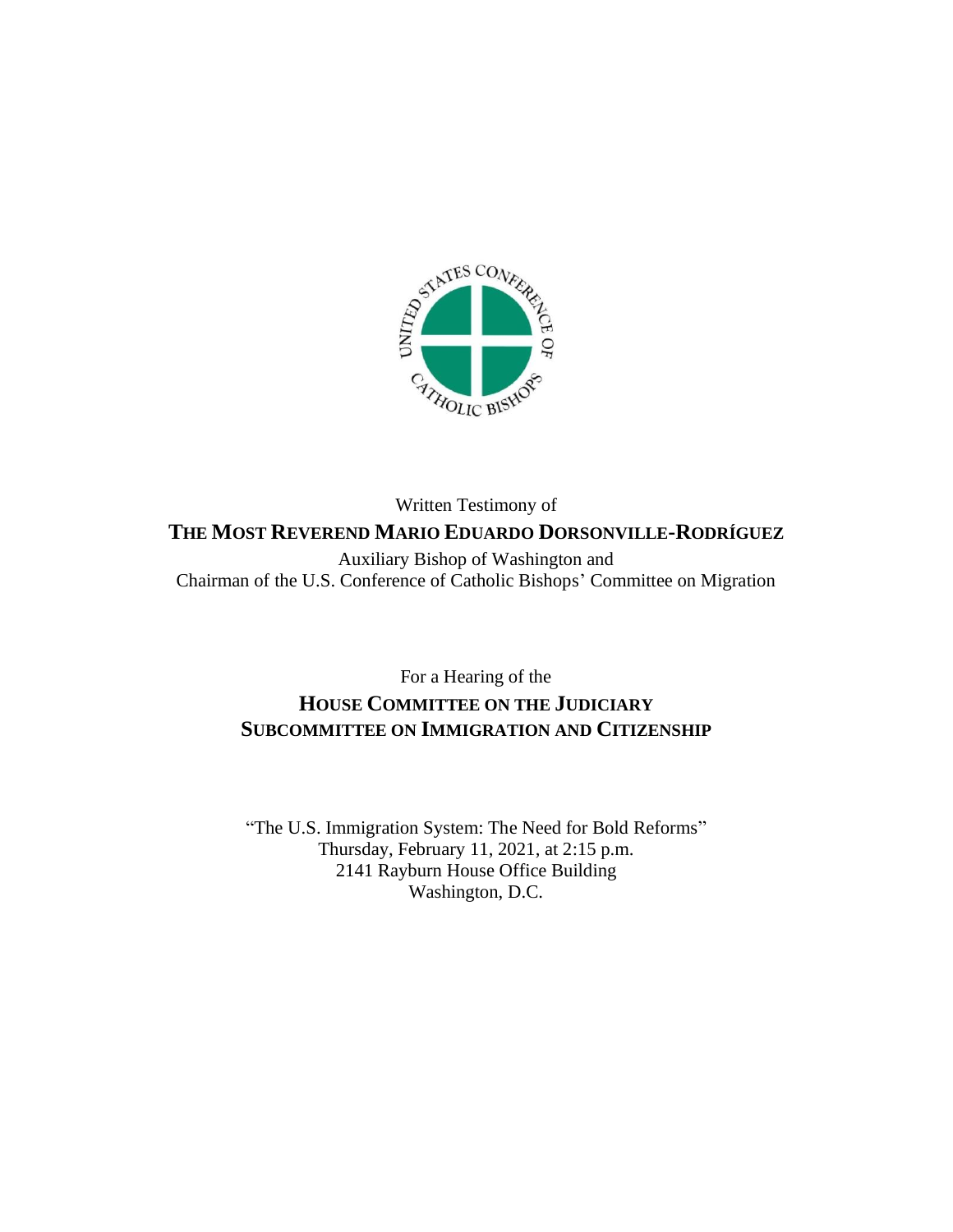My name is Bishop Mario Eduardo Dorsonville-Rodríguez. I am an auxiliary bishop of the Archdiocese of Washington and also currently serve as chairman of the U.S. Conference of Catholic Bishops' Committee on Migration (USCCB/COM). On behalf of USCCB/COM, I would like to thank the House Judiciary Subcommittee on Immigration and Citizenship, especially the Chair, Representative Zoe Lofgren (D-CA), and the Ranking Member, Representative Ken Buck (R-CO), for holding this important hearing and for inviting me to submit testimony before the Subcommittee.

For hundreds of years, Catholics have lived as both foreign-born and native inhabitants of this land. Today, the Catholic Church, through its many ministries, apostolates, and affiliates, serves immigrants and refugees of every color, creed, and nationality, affirming that we are all "fellow travelers sharing the same flesh." <sup>1</sup> Throughout history, immigrants and refugees have played a pivotal role in the life and wellbeing of our nation, bringing with them the hope of a better life and the determination needed to achieve it. This resolve has only been further demonstrated by the shared challenge of the COVID-19 pandemic, which has resulted in undeniable challenges to families and workers, including immigrant and refugee workers doing essential and frontline work, while underscoring the social inequalities and vulnerabilities present in our society. Recognizing this reality, the Catholic bishops of the United States have long supported immigration reform legislation focused on family reunification that would create a pathway to citizenship for the undocumented already calling this country home, living here in some cases for many decades. The bishops also urge a simpler and more reasonable system of immigration for future generations that addresses the protection needs of those fleeing persecution, while preserving family unity as a foundational principle of the immigration system. Guided by our faith, we remain committed to this goal and will continue to work to provide care, accompaniment, and integration for immigrants and refugees.

## **I. Catholic Social Teaching and the Church's Work in the United States Addressing and Accompanying Immigrants and Refugees**

The Church's story in the United States is one of migration and integration. As a foundational matter, the Church's solidarity and service related to migrants and refugees stems from the belief that every human person is created in the image and likeness of God. In the Old Testament, God calls upon his people to care for the foreigner because of their own experience as foreigners: "So, you, too, must befriend the alien, for you were once aliens yourselves in the land of Egypt."<sup>2</sup> In the New Testament, the image of the migrant is seen in the life and teachings of Jesus Christ. In his own life and work, Christ identified himself with newcomers and other marginalized persons in a special way: "I was a stranger and you welcomed me."<sup>3</sup> Christ himself was on the road preaching without a home of his own, and, as a child, he—with his parents—was also a refugee fleeing to Egypt to escape persecution and death.<sup>4</sup> We see Christ's life and we are open to his teachings and values, which introduce much good into the lives of those we serve.

<sup>1</sup> Pope Francis, *Fratelli Tutti*, no. 8 (Oct. 3, 2020), [https://bit.ly/3oZGwet.](https://bit.ly/3oZGwet)

<sup>2</sup> Deut. 10:19.

<sup>&</sup>lt;sup>3</sup> Mt. 25:35.

 $4$  Mt. 2:13-23.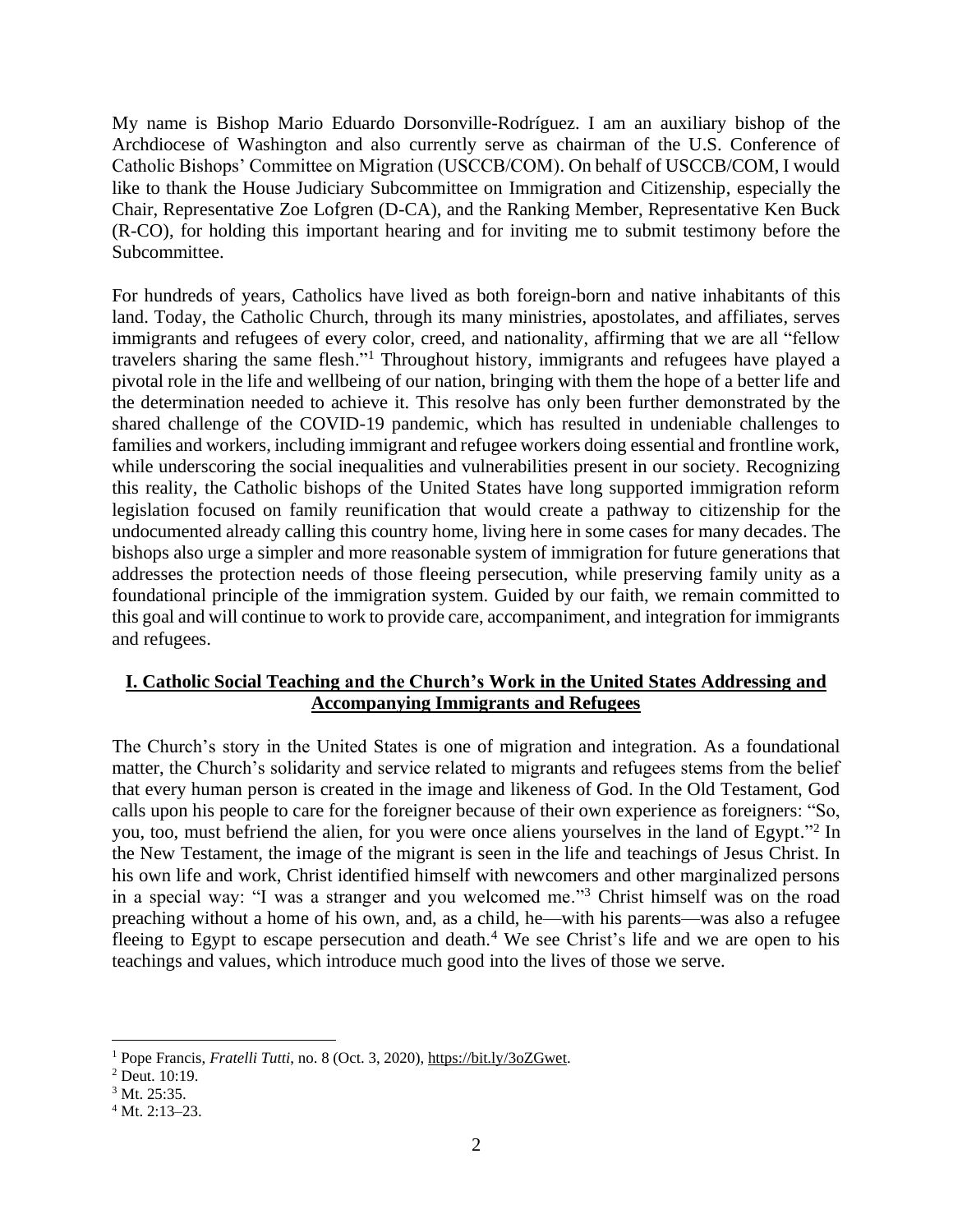One of the sad realities of our contemporary situation is that of forced migration, and particularly that of those who are compelled to leave their homeland because of political, religious, or other forms of persecution. For this reason, the Catholic Church recognizes the plight of refugees and asylum seekers and urges a thorough examination of the root causes of migration from every perspective, including through policy advancement. In his encyclical letter *Sollicitudo Rei Socialis*, Saint Pope John Paul II refers to the world's refugee crisis as "the festering of a wound."<sup>5</sup> In his 1990 Lenten message, he listed the rights of refugees, including the right to be reunited with their families and the right to a dignified occupation and just wage.<sup>6</sup> Two years later, the Vatican's Pontifical Council for the Pastoral Care of Migrants and Itinerant People reaffirmed that the right to asylum must never be denied when people's lives are truly threatened in their homeland.<sup>7</sup>

The dire circumstances confronting refugees and asylees has been of particular concern for Pope Francis from the beginning of his pontificate. Making a bold statement by taking his first trip as pope outside of Rome to Lampedusa, Italy, the Holy Father decried the "globalization of indifference" and the "throwaway culture" that disregards those fleeing persecution in order to seek a better life.<sup>8</sup>

To this end, our work assisting and advocating on behalf of immigrants and refugees stems from that belief that every person is created in God's image and must be valued, protected, and respected for the inherent dignity they possess. We follow the teaching of the Gospel and advocate to address the root causes of poor living conditions, while also protecting those forced to migrate and ensure the humane treatment of those living in the United States. In our joint pastoral letter, *Strangers No Longer: Together on the Journey of Hope*, the U.S. and Mexican Catholic bishops called for nations to work toward a "globalization of solidarity."<sup>9</sup>

The work of the U.S. bishops' Committee on Migration is carried out by the USCCB's Department of Migration and Refugee Services (USCCB/MRS). USCCB/MRS works to advance the migration-related priorities of our Committee, including advocacy and policy advancement around humane and comprehensive immigration reform, just and proportionate immigration enforcement, and improved access to justice and due process for immigrants and refugees fleeing persecution. Among its many activities, USCCB/MRS is also a long-standing government partner, providing support for and assistance to refugees, foreign nationals and U.S.-citizen human trafficking survivors, asylum-seeking families, and unaccompanied immigrant children.

# **II. Current State of Immigration System and the Need for Systemic Reform**

The current state of immigration in the United States makes it unduly burdensome, expensive, ineffective, and often a contributor to human suffering. The U.S. immigration system is undoubtedly broken.

<sup>5</sup> Pope John Paul II, *Sollicitudo Rei Socialis*, no. 24 (Dec. 30, 1987), [https://bit.ly/2YUIaDk.](https://bit.ly/2YUIaDk)

<sup>6</sup> Pope John Paul II, *Message for Lent*, no. 3 (1990), [https://bit.ly/3pX4Df0.](https://bit.ly/3pX4Df0)

<sup>7</sup> Pontifical Council *Cor Unum* & Pontifical Council for the Pastoral Care of Migrants and Itinerant People, *Refugees: A Challenge to Solidarity*, nos. 13–14 (1992), [https://bit.ly/3cRh1JI.](https://bit.ly/3cRh1JI)

<sup>8</sup> Homily of Pope Francis at Lampedusa (July 8, 2013), [https://bit.ly/3a06wC3.](https://bit.ly/3a06wC3)

*<sup>9</sup> Strangers No Longer: Together on the Journey of Hope*, no. 57 (2003)[, https://bit.ly/3tErRc1.](https://bit.ly/3tErRc1)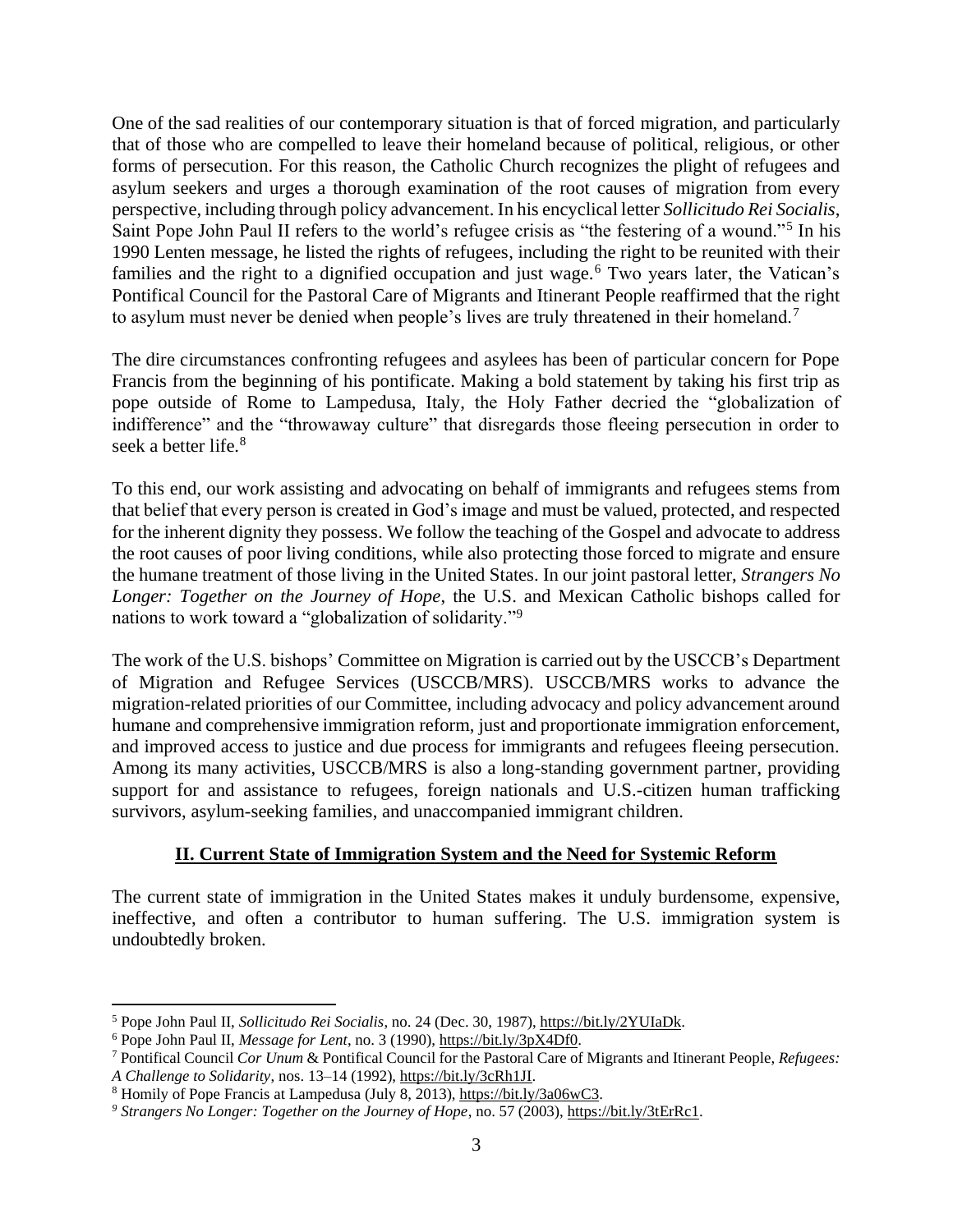The current system stands out as especially restrictive, with the legal immigration rate (i.e., the number of new legal immigrants as a share of total population) being far below the highs of the early twentieth century.<sup>10</sup> Meanwhile, funding for immigration enforcement has sharply increased over the last two decades, with little consensus as to the results. Since the creation of the Department of Homeland Security (DHS) in 2002, the federal government has spent an estimated \$333 billion on the agencies that carry out immigration enforcement,<sup>11</sup> and it is still highly debated among lawmakers and the public alike as to whether we have "secure" borders.<sup>12</sup> One oft-cited metric demonstrating the ineffectiveness of the U.S. immigration system is the immigration court backlog—the period of time for which people must wait to see an immigration judge—which is at an all-time high.<sup>13</sup> Lastly, and most importantly, the current immigration system has contributed to an increasing number of avoidable deaths,<sup>14</sup> family separation,<sup>15</sup> exploitation,<sup>16</sup> and other instances of human suffering and hardship. For these reasons, my brother bishops and I have zealously advocated for immigration reform and will continue to do so. We acknowledge that human lives are in the balance and that the moment for action is now.

## **III. Elements of Reform Most Needed to Substantially Improve the U.S. Immigration System**

While there are numerous changes that need to be made to our immigration system, today I focus on six key elements that are necessary to consider in meaningful immigration reform efforts: (1) providing legalization; (2) prioritizing families and essential workers in all elements of migration policy; (3) meaningfully addressing root causes of migration; (4) protecting the vulnerable; (5) recalibrating immigration enforcement at the U.S.-Mexico border and in the interior of the United States; and (6) preserving the religious worker visa program. I discuss each element in more detail below.

# **A. Providing Legalization**

Guided by the core teaching that all human beings are imbued with inherent human dignity, the Catholic Church teaches that all persons are "brothers and sisters" and that immigration status does not change this fact. As part of that belief, the Catholic bishops have steadfastly advocated for the legalization of undocumented persons living in the United States. As the U.S. bishops stated in

<sup>10</sup> *See* David J. Bier, *Reforming the Immigration System: A Brief Outline* (Nov. 11, 2020), [https://bit.ly/3oYyp1G.](https://bit.ly/3oYyp1G)

<sup>11</sup> AMERICAN IMMIGRATION INSTITUTE, THE COST OF IMMIGRATION ENFORCEMENT AND BORDER SECURITY 1 (Jan. 2021), [https://bit.ly/3aMaRIg.](https://bit.ly/3aMaRIg)

<sup>12</sup> *See, e.g.*, TOM K. WONG, U.S. IMMIGRATION POLICY CENTER, PUBLIC OPINION ABOUT THE BORDER, AT THE BORDER 2 (Nov. 6, 2019)[, https://bit.ly/3p4nTGe.](https://bit.ly/3p4nTGe)

<sup>13</sup> TRAC Immigration, *Backlog of Pending Cases in Immigration Courts as of December 2021*[, https://bit.ly/2N8CzH1](https://bit.ly/2N8CzH1) (accessed Feb. 9, 2021).

<sup>14</sup> *See, e.g.*, *2019: A Deadly Year for Migrants Crossing the Americas*, U.N. NEWS (Jan. 28, 2020), <https://bit.ly/3p0j3Kd> ("The region surrounding the United States–Mexico border is one of the deadliest for migrants, with the number [of deaths] growing each year.").

<sup>15</sup> *See generally* ASHLEY FEASLEY, ET AL., SERVING SEPARATED AND REUNITED FAMILIES: LESSONS LEARNED AND THE WAY FORWARD TO PROMOTE FAMILY UNITY (Oct. 2018), [https://bit.ly/2YYXwXN.](https://bit.ly/2YYXwXN)

<sup>16</sup> *See, e.g.*, Ed Vulliamy, *Kidnappers Prey with 'Total Impunity' on Migrants Waiting for Hearings in Mexico*, GUARDIAN (Feb. 18, 2020),<https://bit.ly/3rCm9pd> ("Doctors Without Borders . . . found that in one month 75% of migrants waiting in Nuevo Laredo under [the Migrant Protection Protocols] had been abducted by the mafia, and 45% to have suffered violence or violation.").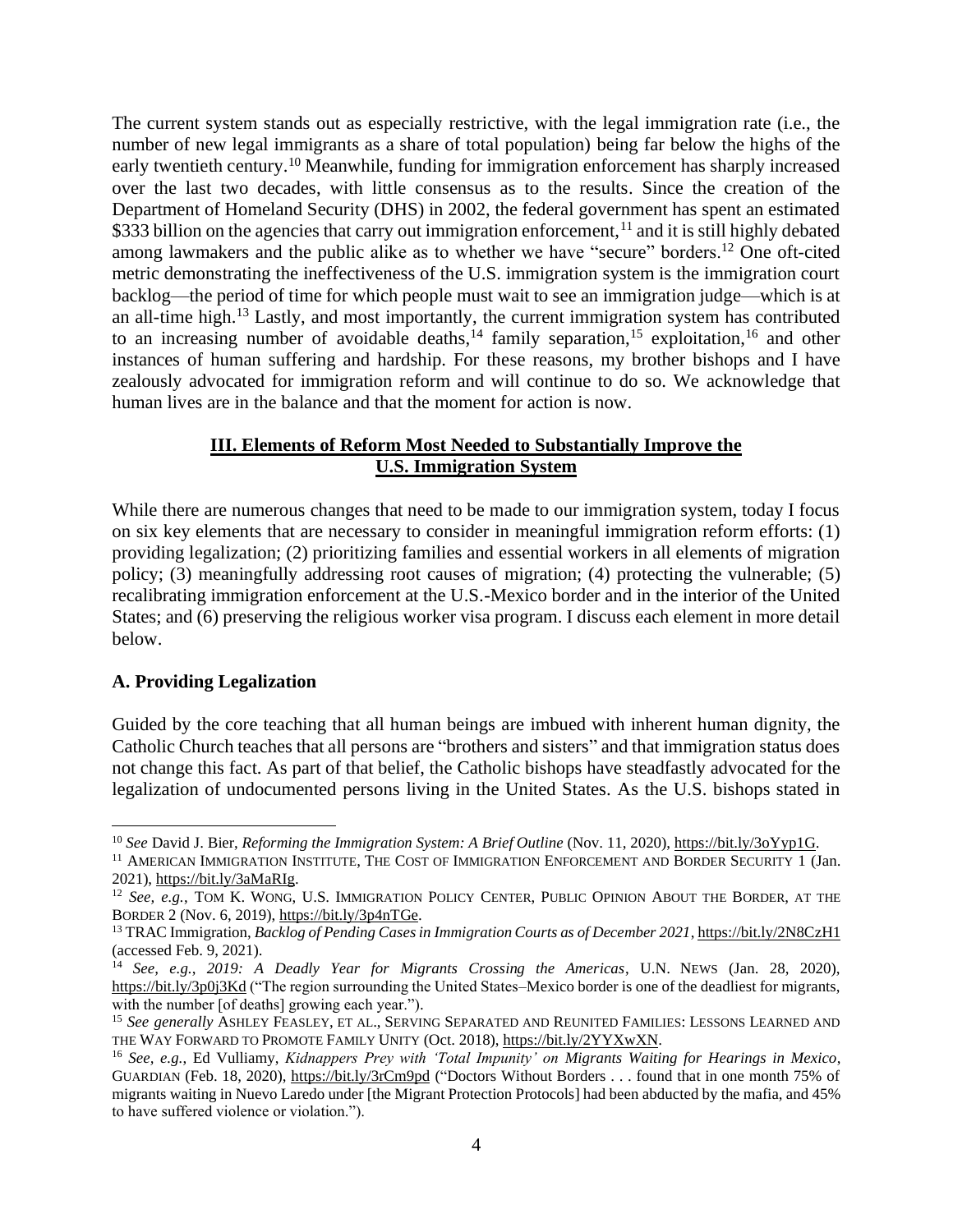1986, when Congress passed the Immigration Reform and Control Act (IRCA), "It is against the common good and unacceptable to have a double society, one visible with rights and one invisible without rights—a voiceless underground of undocumented persons."<sup>17</sup> Similarly, today, the bishops continue to advocate for legislation that would provide a legal path to citizenship for the undocumented living in the United States.

There are also particular groups of non-citizens that need special consideration in any legalization reform. These include Dreamers, young people who came here with their parents at an early age, and those with Temporary Protected Status (TPS) and Deferred Enforced Departure (DED).

#### 1. Dreamers

Knowing the many contributions of Dreamers to our nation, it was with extreme concern that we witnessed the previous administration's attempt to terminate the Deferred Action for Childhood Arrivals (DACA) program in 2017.<sup>18</sup> And while President Biden reversed this course on his first day in office, we know that DACA youth continue to face great uncertainty. Furthermore, we know that many of the country's over 1.8 million Dreamers do not currently have formal DACA protection. For these young people, Congressional action is the only solution.

We see and hear about this uncertainty every day in our dioceses and in our parishes. I have been personally impacted by the stories I have heard from DACA youth in the Archdiocese of Washington. I have witnessed their tears and listened to their secret concerns not only for their own futures but for that of their families as well. Many ask: What will happen to me? What will happen to my family?

Dreamers are exemplary youths. They are young, educated, taxpaying individuals who are valuable members of American families, our workforce, and our communities. They are contributors to our economy, academic standouts in our universities, and leaders in our parishes. Like their name implies, Dreamers are shining examples of those pursuing the American Dream. Providing Dreamers with a path to citizenship will advance the common good and allow these young people to reach their God-given potential, while also helping their families who depend on them. They have not only the support of the Church but most of the American public as well.<sup>19</sup> Finding a solution for these admirable young people is both the moral and common-sense path. On behalf of the USCCB's Committee on Migration, I urge Congress to give special attention to Dreamers in any immigration reform legislation and ensure that they have permanent legal protection that includes an expedited path to citizenship.

<sup>17</sup> Don Kerwin, *Immigration Reform and the Catholic Church*, MIGRATION POL'Y INST. (May 1, 2006), [https://bit.ly/3cYKdyu.](https://bit.ly/3cYKdyu)

<sup>18</sup> Statement of Cardinal DiNardo, et al., *USCCB President, Vice President and Committee Chairmen Denounce Administration's Decision to End DACA and Strongly Urge Congress to Find Legislative Solution* (Sept. 5, 2017), [https://bit.ly/3a6ngb3.](https://bit.ly/3a6ngb3)

<sup>19</sup> *See* Jens Manuel Krogstad, *Americans Broadly Support Legal Status for Immigrants Brought to the U.S. Illegally as Children*, PEW RES. CTR. (June 17, 2020)[, https://pewrsr.ch/3p9Z4sk](https://pewrsr.ch/3p9Z4sk) ("74% of Americans favor a law that would provide permanent legal status to immigrants who came to the U.S. illegally as children").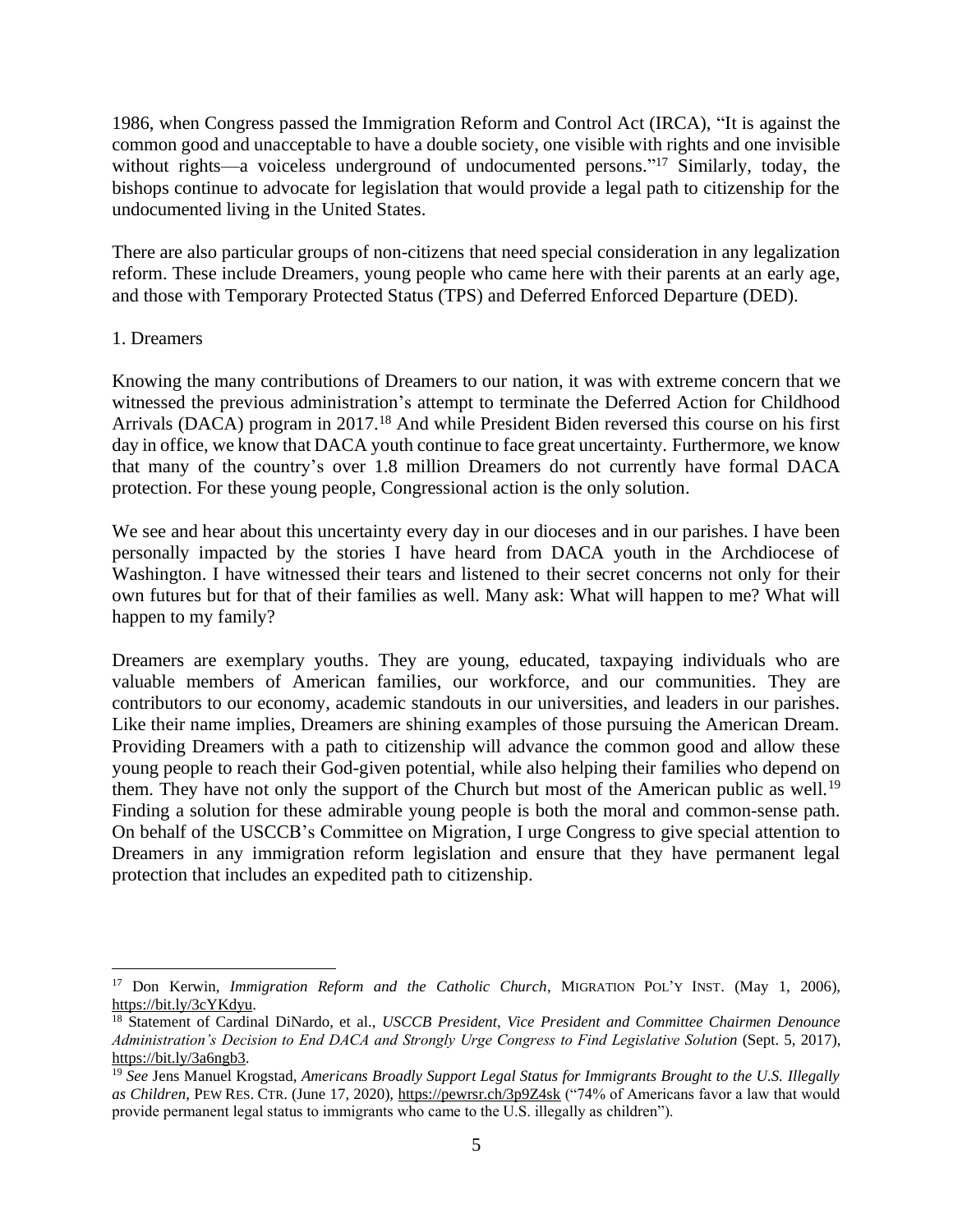#### 2. TPS and DED Holders

Over the past few years, we have also expressed deep concern over the prior administration's attempt to terminate TPS designations for many countries still grappling with the very same conditions that first warranted those designations, including El Salvador, Haiti, Honduras, and Nicaragua. These termination attempts left hundreds of thousands of individuals and their families in a state of uncertainty and fear. While the terminations were subject to multiple lawsuits, an estimated 320,000 TPS holders—some of whom have lived in the U.S. for over 20 years—faced potential loss of status and family separation. TPS holders need a permanent legal solution which includes a path to citizenship that only Congress and the President, working together, can provide.

Like Dreamers, TPS and DED holders are part of our country and our communities. Many own homes and businesses and contribute to our economy. They are also a part of our Church and they worship in our local parishes. Many TPS recipients have families in the U.S., including over 273,000 U.S.-citizen children.<sup>20</sup> It is, again, the issue of family unity that is most pressing to the Catholic Church.

#### 3. Agricultural Workers

We have long expressed concerns about the plight of seasonal agricultural workers, many of whom are working without legal status.

We urge Congress to continue the work started during the 116th Congress, which resulted in bipartisan House passage of H.R. 5038, the "Farm Workforce Modernization Act". Introduced by Chair Lofgren with several Republican and Democratic cosponsors, that measure would have created an earned legal status program for agricultural workers and made reforms to the existing H-2A program.

Recognizing that the dignity of work of farmworkers and their families is a central concern of the Catholic Church, Pope John Paul II spoke of the importance of agricultural workers and the need to protect those working in the fields.<sup>21</sup> Farmworkers produce the food that we eat and contribute to the care of our community. Regarding immigrant farmworkers, the bishops in the U.S. have long advocated for reforms of the existing system, including a "legalization program [that] would help stabilize the workforce, protect migrant workers and their families from discrimination and exploitation, and ensure that these workers are able to continue to make contributions to society."<sup>22</sup>

# **B. Prioritizing Families and Workers in All Areas of Migration Policy**

While we continue to advocate—as we have for many years—for legalization and a path to citizenship for undocumented persons living in the United States, it is impossible to continue examining the world through a pre-COVID-19 lens. Regarding COVID-19, Pope Francis noted:

<sup>20</sup> Robert Warren & Donald Kerwin, *A Statistical and Demographic Profile of the U.S. Temporary Protected Status Populations from El Salvador, Honduras, and Haiti*, 5 J. ON MIGRATION AND HUM.SEC. 577 (2017).

<sup>21</sup> Pope John Paul II, *Laborem Exercems*, no. 23 (1981)[, https://bit.ly/3jAgfCp.](https://bit.ly/3jAgfCp)

<sup>22</sup> U.S. Conference of Catholic Bishops, *For I Was Hungry & You Gave Me Food: A Catholic Agenda for Action - Pursuing a More Just Agricultural System - Part* 2,<https://bit.ly/3qap0FB> (accessed Feb. 9, 2021).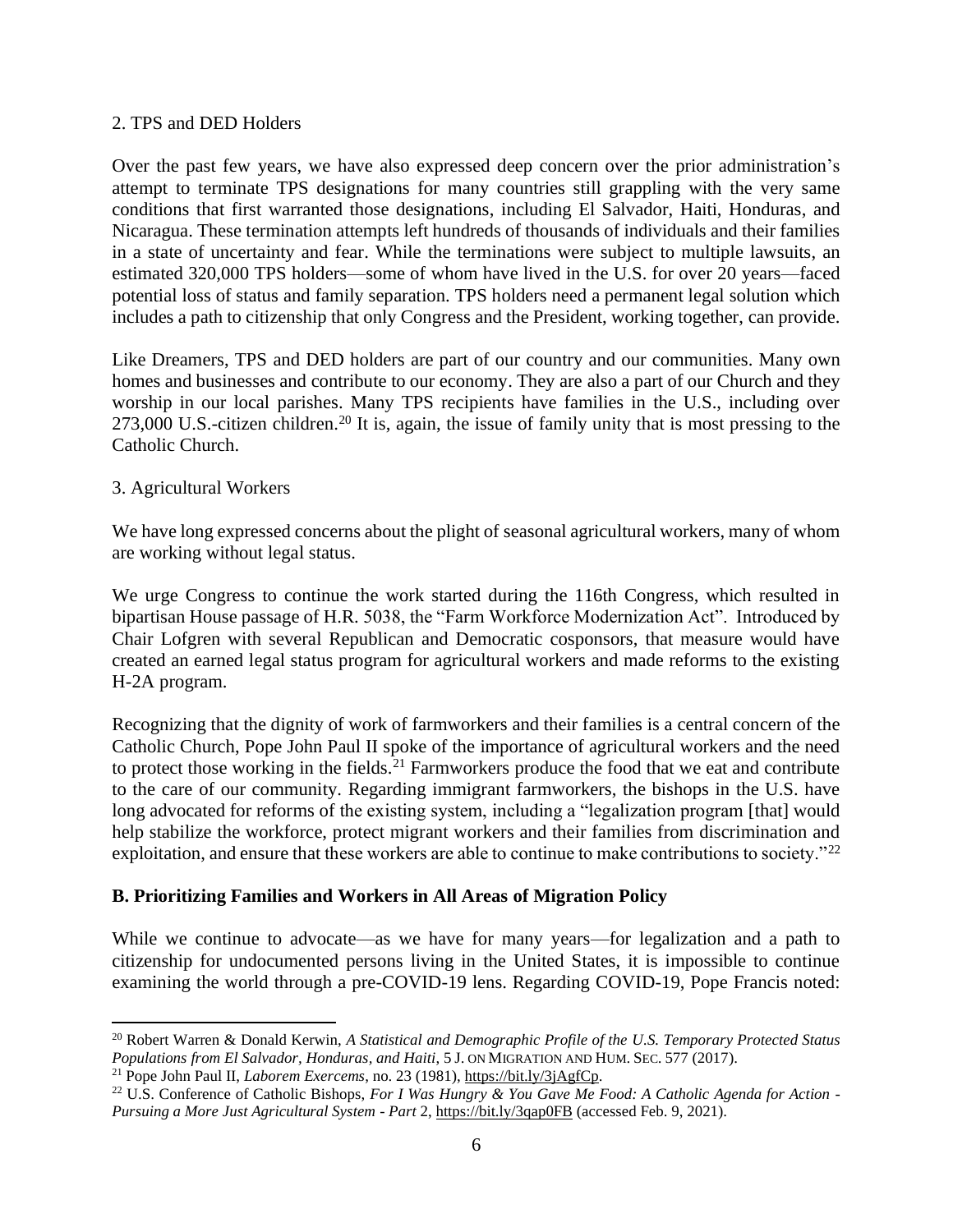"The pandemic [has] shed light on the risks and consequences inherent in a way of life dominated by selfishness and a culture of waste. And it [has] set before us a choice: either to continue on the road we have followed until now or set out on a new path."<sup>23</sup> It is undeniable that all families have been challenged and upended by COVID-19 and the work of many, predominantly those doing essential and frontline work, has underscored the social inequalities and vulnerabilities present in our society. It is with this perspective that we urge lawmakers to reevaluate our immigration system, placing an emphasis on preserving and protecting families, especially immigrant and refugee families, and recognizing the contributions of essential workers—all workers, but specifically immigrant and refugee workers. We urge U.S. policymakers to look at prioritizing workers and families and doing so in all areas of migration policy, including legalization, enforcement, access to due process, and integration efforts.

In our country's response to COVID-19, the contributions of essential workers have become more important than ever. While many essential workers are U.S. citizens, many are also non-citizen immigrants and refugees, including undocumented individuals living in the United States. For example, when speaking about the essential workforce across all industries in the United States:

- Sixty-nine percent (19.8 million) of all immigrants in the U.S. labor force and 74% of undocumented workers are essential workers, compared to 65% of the native-born labor force; 24
- Seventy percent of all refugees, and 78% of black refugees in particular, are essential workers; 25
- In all but eight U.S. states, the foreign-born share of the essential workforce equals or exceeds that of all foreign-born workers, indicating that immigrant essential workers are disproportionately represented in the labor force;<sup>26</sup> and
- The percentage of undocumented essential workers exceeds that of native-born essential workers by nine percentage points in the fifteen states with the largest labor force.<sup>27</sup>

More specifically, when essential industries and service areas—farming, meatpacking, other elements of the food supply chain, health care and home health assistance—are broken down and analyzed, it is very clear that immigrant and refugee contributions are prevalent in each of these industries. For example:

- Immigrants comprise 16% of U.S. health care sector workers, 26% of home health care workers and aides for the elderly, 22% of workers in scientific research and laboratories, 24% of workers in medical equipment manufacturing, and 25% in pharmaceuticals manufacturing;<sup>28</sup>
- Immigrants comprise 31% of U.S. agricultural employees;<sup>29</sup> and

<sup>&</sup>lt;sup>23</sup> Chico Harlan, *Pope Francis Says the World is 'Seriously Ill' from the Consequences of the Pandemic*, WASH. POST (Feb. 8, 2021)[, https://wapo.st/36TM2ZF.](https://wapo.st/36TM2ZF)

<sup>24</sup> Donald Kerwin & Robert Warren, *U.S. Foreign-Born Workers in the Global Pandemic: Essential and Marginalized*, J. ON MIGRATION & HUM.SEC. 3–8 (Sep. 11, 2020)[, https://bit.ly/2N8a648.](https://bit.ly/2N8a648)

<sup>25</sup> *Id.*

<sup>26</sup> *Id.* <sup>27</sup> *Id.*

<sup>28</sup> *Id.*

<sup>29</sup> *Id.*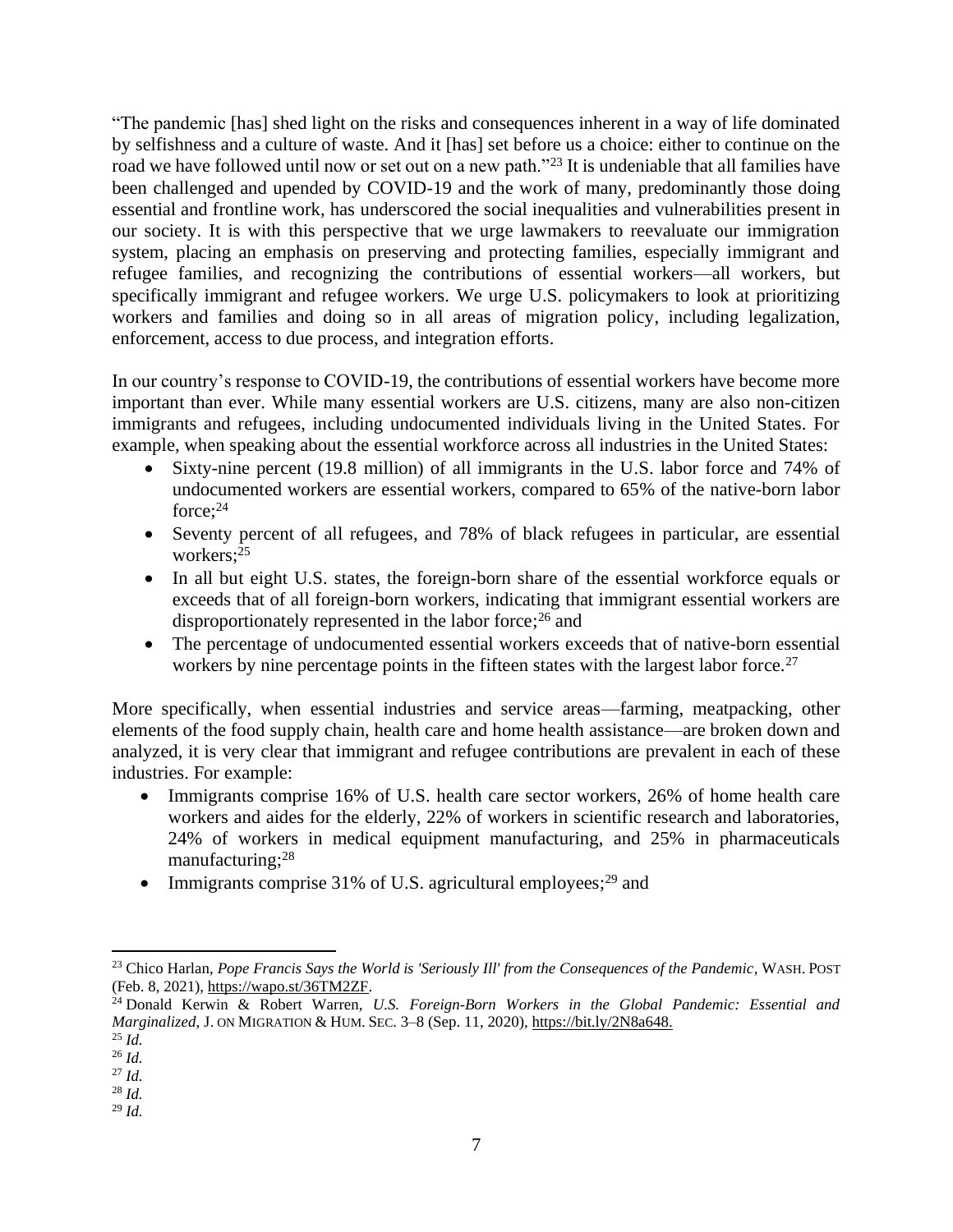• Naturalized citizens make up 67% of immigrants working in health care, including 74% of immigrants working in hospitals and 74% of those working in doctors' and dentists' offices.<sup>30</sup> Many of these immigrants work on the front lines with COVID-19 patients.<sup>31</sup>

Similar to the disparate impacts on essential immigrant and refugee workers, COVID-19 is severely affecting the wellbeing of many immigrant families.<sup>32</sup> Immigrant families with low incomes face interconnecting factors that make them particularly vulnerable, such as language barriers to accessing information, a higher risk of exposure to the virus at work, precarious financial circumstances stemming from job losses or reductions in income, and a higher risk of exposure to the virus among those living in overcrowded or multigenerational housing.<sup>33</sup> Cash, food, employment, housing, and health care are the most pressing needs during the COVID-19 crisis for immigrants in households with low incomes. One recent Urban Institute study found that 40% of charitable organizations surveyed working with immigrant communities reported cash assistance as the first or second most pressing need for immigrant families during the pandemic. The next most pressing needs included food (38%), employment (37%), housing (31%), and health care (26%), reflecting the reality of unmet fundamental human needs.<sup>34</sup> The Catholic Church in the U.S. has over 5,000 parishes with immigrant ministries and over half have been dealing with related requests for food, access to health care and housing, and educational needs.

This dire need for funding—witnessed across the country by local Catholic Charities agencies on the ground—led us to advocate to ensure that certain mixed status families with a U.S. citizen parent were eligible to receive COVID-19 stimulus payments their families so desperately needed. While we were appreciative of the leadership of certain senators in December to help ensure these families received aid, we note that many U.S.-citizen children have consistently been left out of those payments, solely because of the immigration status of their parents. This unfortunate reality is made worse by the fact that immigrants pay hundreds of billions of dollars in local, state, and federal taxes each year.<sup>35</sup>

We urge lawmakers to ensure that all U.S.-citizen children receive COVID-19 stimulus payments and also urge lawmakers of both parties to more holistically consider families and workers in all future immigration reform efforts.

<sup>30</sup> *Id.*

 $^{31}$  DONALD KERWIN, ET AL., U.S. FOREIGN-BORN ESSENTIAL WORKERS BY STATUS AND STATE, AND THE GLOBAL PANDEMIC 2 (May 2020), [https://bit.ly/2N6fy7E.](https://bit.ly/2N6fy7E)

<sup>32</sup> *See generally* HAMUTAL BERNSTEIN, ET AL., IMMIGRANT SERVICE ORGANIZATIONS'PERSPECTIVE ON THE COVID-19 CRISIS (Aug. 2020), [https://urbn.is/3rFBfu7;](https://urbn.is/3rFBfu7) *see also* GIOVANNI PERI & JUSTIN C. WILTSHIRE, THE ROLE OF IMMIGRANTS AS ESSENTIAL WORKERS DURING THE COVID-19 PANDEMIC,<https://bit.ly/373RglI> (accessed Feb. 9, 2021).

<sup>33</sup> HAMUTAL BERNSTEIN, ET AL., *supra* note 32, at 3; Muzaffar Chishti & Jessica Bolter, *Vulnerable to COVID-19 and in Frontline Jobs, Immigrants Are Mostly Shut Out of U.S. Relief*, POLICY BEAT (Migration Policy Institute blog) (April 24, 2020), [https://bit.ly/2OkZBeh;](https://bit.ly/2OkZBeh) Sophia Tareen, *Coronavirus Complicates Safety for Families Living Together*, AP NEWS (May 12, 2020), [https://bit.ly/3aWmSLe.](https://bit.ly/3aWmSLe)

<sup>34</sup> *Id.*

<sup>35</sup> *See, e.g*., New American Economy, *Taxes & Spending Power* (accessed Feb. 9, 2021)[, https://bit.ly/2MSxMtA.](https://bit.ly/2MSxMtA)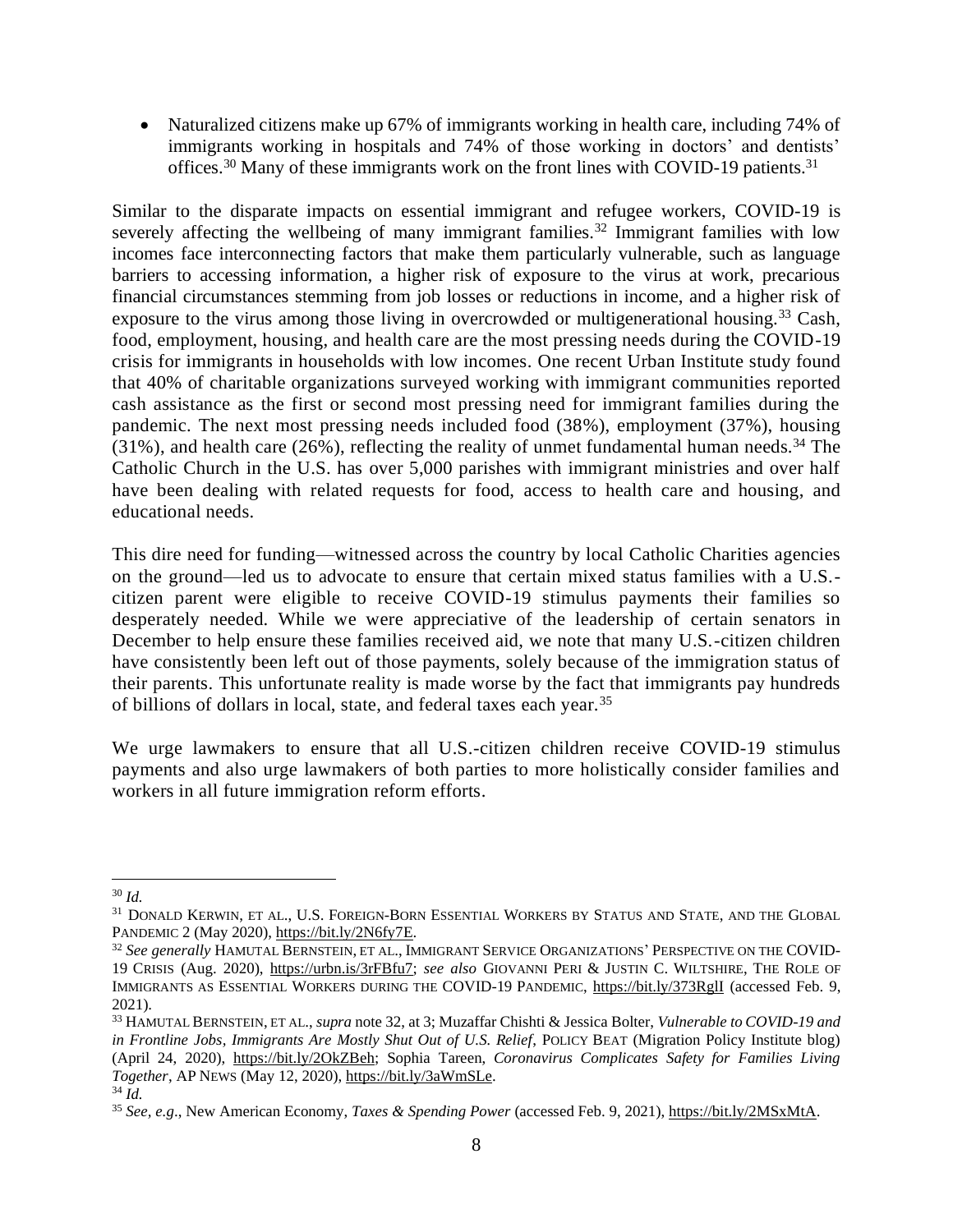#### **C. Meaningfully Addressing Root Causes of Migration**

The Catholic Church affirms that people should have the opportunity to thrive in their home countries. If, however, conditions are life-threatening and the safety and wellbeing of families are put at risk, people have the right to migrate. Currently, this is the case in many countries in Central America, namely El Salvador, Guatemala, and Honduras. Congress should work with the Administration to develop a just and humane regional framework and policy to address the root causes of migration, prioritizing integral human development. Integral human development places the dignity of the human person and the integrity of creation at the center of its decision making, aiming to save lives and alleviate suffering, accelerate the end of poverty, inequality, hunger, and disease, and cultivate just and peaceful societies rooted in basic human rights. Addressing the root causes of migration will build more opportunities for people to live and thrive in their home communities. The Church, through its local communities and international aid organizations, has witnessed firsthand the success of American programs in Central America—reducing poverty and malnutrition, increasing youth employment and literacy, promoting policy changes at a national level, fostering inclusive partnerships with civil society and the private sector in order to improve the lives of poor and vulnerable persons, and supporting innovative agriculture techniques to meet new environmental challenges. But more can, and must, be done.

#### **D. Protecting the Vulnerable**

Recent changes to policy and practice have decimated the U.S. asylum system and have crippled the U.S. Refugee Admissions Program, an international model of public-private partnership. Asylum is a crucial tool for ensuring that people fleeing violence and persecution can find safety in the United States, consistent with our values, as well as domestic and international law. The United States can uphold access to asylum in a manner that offers a genuine humanitarian response with due process guarantees, while still respecting American sovereignty, protecting national security, and promoting public safety. Similarly, the United States can return to global leadership in resettling refugees and providing protection to the most vulnerable. We urge robust engagement and the full attention of the federal government to ensure that refugees are able to be resettled at a level reflecting the global need.

#### **E. Recalibrating Immigration Enforcement at the Border and in the Interior**

Immigration enforcement, both along the borders and within the interior, has also become more indiscriminate, resulting in expanded detention and the deportation of persons who have significant ties to their communities and pose no threat to them. The average daily population of detained immigrants has steadily increased from about 20,000 in 2000 to over 50,000 in 2020 (prior to the onset of COVID-19).<sup>36</sup> Additionally, from 2016 to 2017, there was an increase of 171% in noncriminal immigrants arrested by Immigration and Customs Enforcement (ICE), whereas the number of those with criminal convictions who were taken into custody increased by only 17%.<sup>37</sup> Similarly, over 260,000 immigrants were deported from the U.S. in Fiscal Year 2019; less than

<sup>36</sup> Katharina Buchholz, *Number of Immigrant Detainees Rises Quickly*, STATISTA (Jan. 3, 2020), [https://bit.ly/3tQehmf.](https://bit.ly/3tQehmf)

<sup>37</sup> Tal Kopan, *Arrests of Immigrants, Especially Non-Criminals, Way Up in Trump's First Year*, CNN (Feb. 23, 2018), [https://cnn.it/3a2rzE2.](https://cnn.it/3a2rzE2)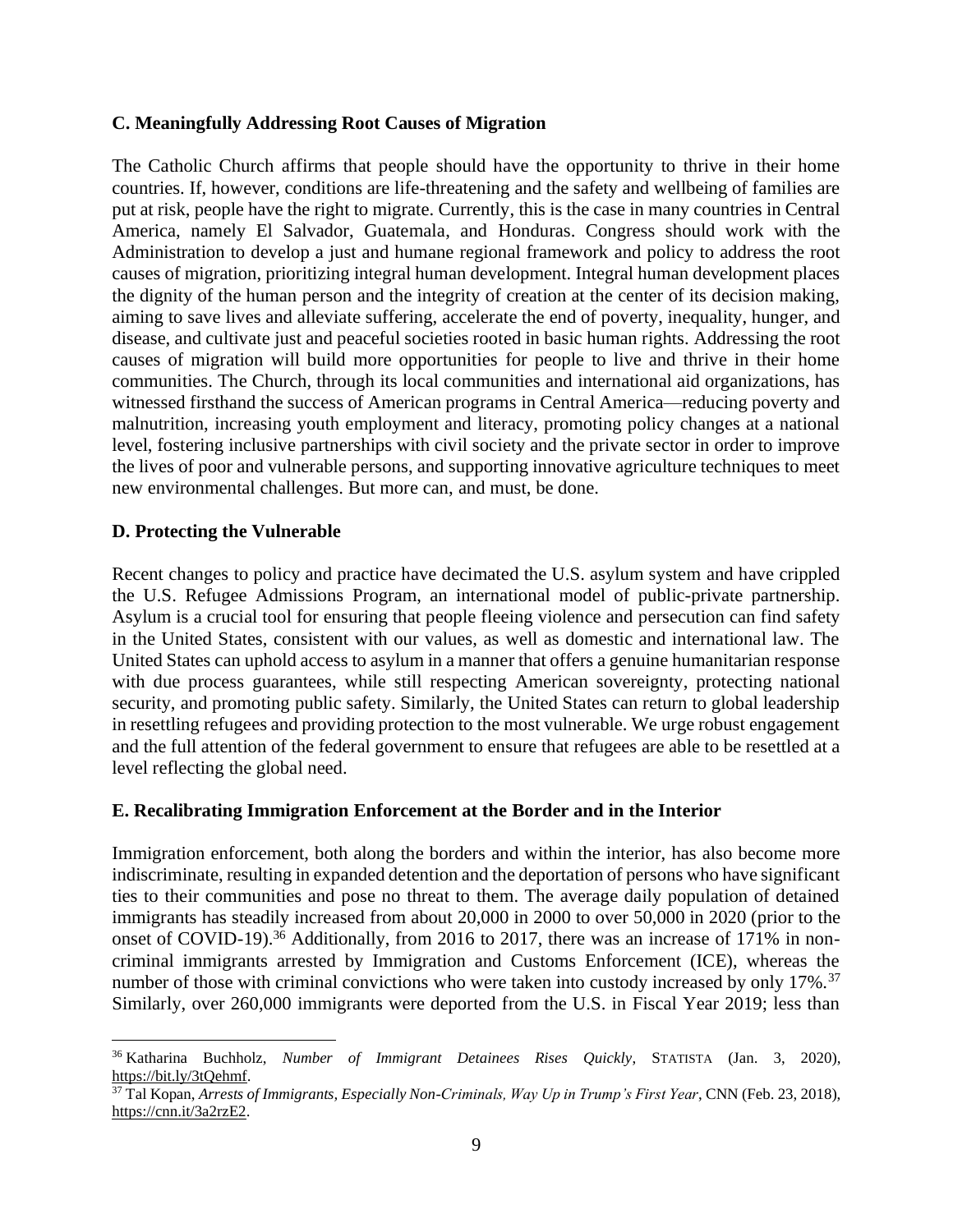half (44%) had any criminal convictions.<sup>38</sup> Intertwined with these issues is the recurring theme of family unity and the all-too-common, needless separation of family members, the result of indiscriminate enforcement actions. Enforcement policies must be changed to reflect a more transparent, humane, and proportionate response to unlawful immigration.

# **F. Preserving the Religious Worker Visa Program**

We strongly support legislative action to protect and enhance the religious worker visa program, which allows U.S. religious denominations to fill critical religious worker positions—for which there are no qualified candidates in the U.S.—with qualified religious workers from abroad.

The program provides for two types of visas:

- The Special Immigrant Visa, which allows qualified religious workers to immigrate to the U.S. permanently and later become citizens if they so choose and meet the qualifications; and
- The Nonimmigrant Visa, also known as the R-1 Visa, which allows qualified religious workers to enter temporarily and perform services in the U.S. for a prescribed period.

The denominations and communities they serve will suffer if the religious worker program is not extended. Included among the important tasks performed by religious workers are:

- Providing human services to those most in need, including shelter and nutrition;
- Caring for and ministering to the sick, aged, and dying in hospitals and nursing facilities;
- Working with adolescents and young adults;
- Assisting religious leaders as they lead their congregations and communities in worship;
- Counseling those who have suffered severe trauma and/or hardship;
- Supporting families, particularly when they are in crisis;
- Offering religious instruction, especially to new members of the religious denomination; and
- Helping refugees and immigrants in the United States adjust to a new way of life.

Religious worker visas (both the Special Immigrant Visa and the Nonimmigrant Visa) may be granted to both ministers and non-minister religious workers.

Ministers covered by the program are those who are authorized by a recognized religious denomination to conduct religious worship and perform other duties usually performed by members of the clergy, such as administering the sacraments or their equivalent. The provision of the Immigration and Nationality Act that provides for the admission of ministers to the United States is a permanent part of U.S. immigration law.

Non-minister religious workers are those who are called to a vocation or who are in a traditional religious occupation with a bona fide nonprofit, religious organization in the United States. Examples of those who are called to a vocation include nuns, monks, and religious brothers and sisters. Other examples of those in non-minister religious occupations include missionaries,

<sup>38</sup> TRAC Immigration, *Latest Data: Immigration and Customs Enforcement Removals*, <https://bit.ly/2Nce4sE> (accessed Feb. 9, 2021).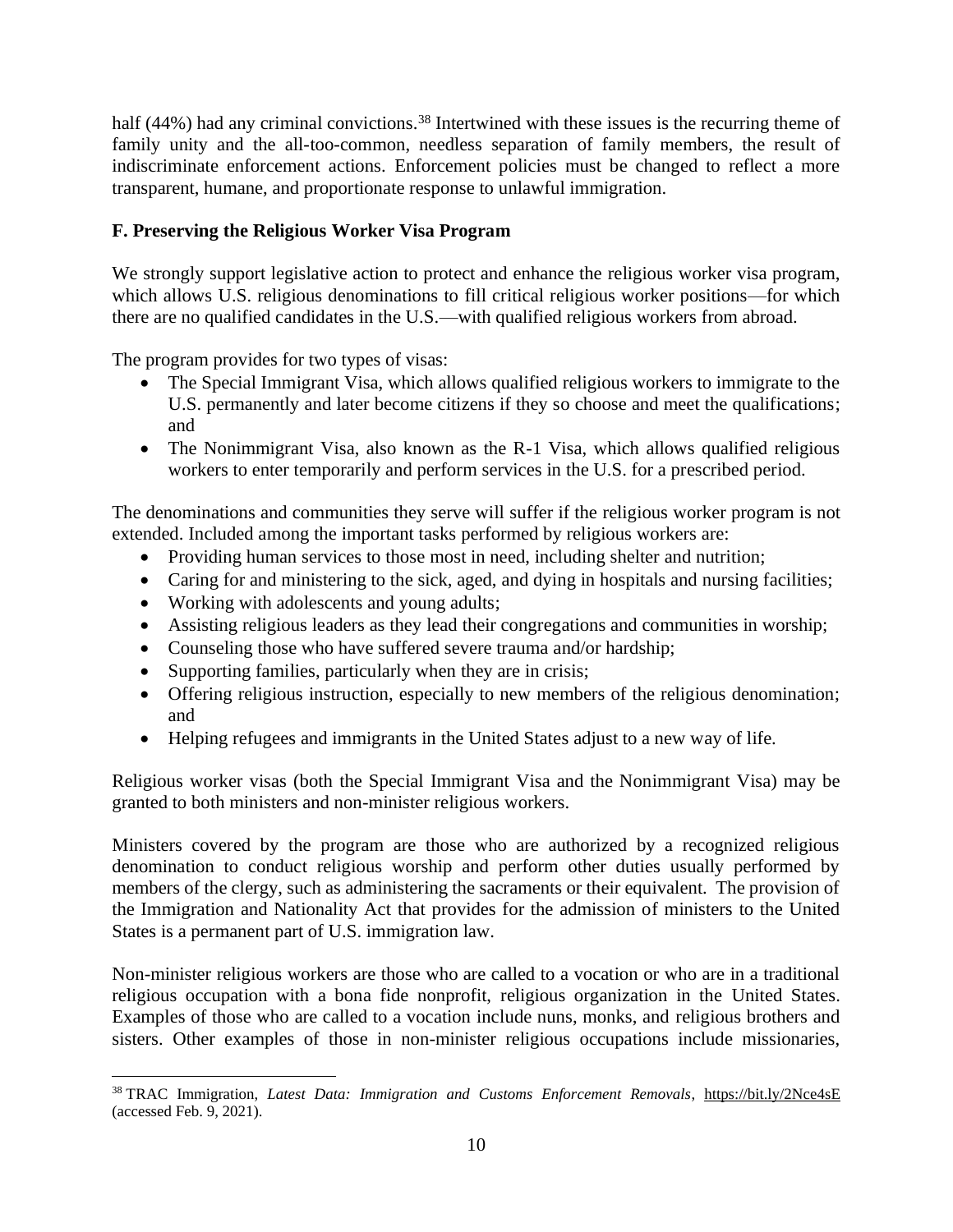counselors, translators, religious instructors, cantors, and other pastoral care providers. Some nonminister religious workers are pursuing studies in a seminary or are otherwise in formation. The provision of law that provides for the admission of non-minister special immigrant religious workers is not a permanent part of U.S. immigration law. Instead, it sunsets from time to time. In recent years, the program has expired at the end of each fiscal year and has had to be renewed in year-end omnibus appropriations bills.

We note that the non-minister provision of law was established on a bipartisan basis by former House Judiciary Committee Chairman Lamar Smith (R-TX) and the late Senator Edward M. Kennedy (D-MA). Legislation to make this a permanent part of law has been introduced on a bipartisan basis in numerous Congresses since the program was established in 1990, with legislation to do having been introduced in the House by Immigration subcommittee Chair Lofgren and former Senators Orrin Hatch (R-UT) and Spencer Abraham (R-MI). We urge the 117th Congress to permanently extend this program, which does so much to help communities around the country.

While it is a permanent part of law, we also urge Congress to make small but important changes to the R-1 Visa to make it more useful to the religious denominations that make use of it and the communities that the resulting essential workers serve. Among the changes we support are several that would bring them in line with other employment-based temporary visas. We will be in touch with the Committee in the coming weeks to discuss those proposed changes.

# **IV. Recommendations**

As Congress contemplates immigration reform, we respectfully offer the following recommendations:

# **Provide Legalization**

- Immediately pursue a broad legalization program for undocumented persons already in the country, with a realizable pathway to citizenship.
- Implement expedited pathways for Dreamers, TPS and DED holders, and farmworkers.
- Ensure people have access to legal status regardless of income level by making any fees for enrollment into status income-specific.
- Expand existing resources to promote naturalization and help pay for the fees associated through use of fee waivers and also create public-private match grant community programs to help fund and defray the cost of naturalization fees.
- Engage legal service providers in robust implementation efforts, as well as public education campaign efforts around how to apply for legalization and the dangers of *notario* fraud.

# **Prioritize Families and Workers in All Areas of Migration Policy**

- Establish legal pathways and waivers that enable families to maintain unity or restore it for those families already torn apart.
- Prioritize status for family members of workers who have died of COVID-19 due to their continual employment and lack of protection during the pandemic.
- Remove the three- and ten-year bars to lawful immigration.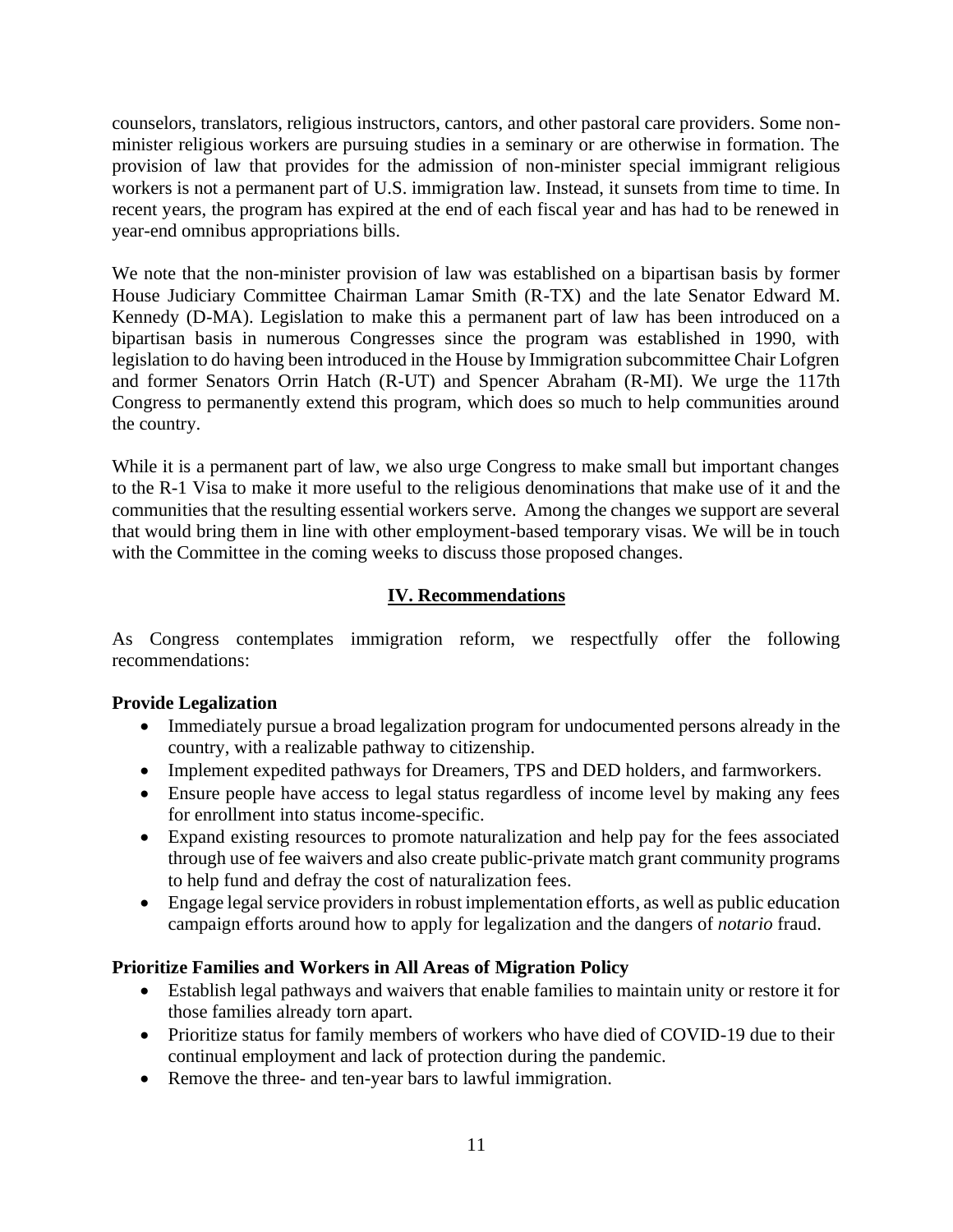- Explore a return-after-deportation program, to return people to the U.S. who have already been unnecessarily deported and reunite them with their families.
- Utilize legislation to modify the family-based immigration system to clear the current backlogs and ensure timely family reunification.
- In all enforcement efforts, ensure the existence of families and longstanding community members as preeminent mitigating factors in decisions regarding removal and deportation at the border and in the interior.
- Develop DHS guidelines to ensure that families and longstanding community members are not targeted for removal.
- Honor the dignity of the work of essential workers and make sure that they are paid a livable wage, as well as be eligible for other benefits to help protect their health.
- Cease all immigration enforcement efforts centered around essential work industries.
- Implement a robust worker protection plan for all guestworkers to ensure safe working conditions.
- Enact legislation that prevents foreign labor recruitment fraud perpetuated against guestworkers and ensures a mechanism for redress for workers who have been exploited in ways ranging from wage theft to forced labor and labor trafficking.
- Provide a wage that adequately reflects the dangerous and vital nature of work being performed for all essential workers.

# **Meaningfully Address Root Causes of Migration**

- Support consultation with local, national, and international stakeholders, including faithbased organizations, in developing a regional framework and policy to address the root causes of migration.
- Increase international poverty-reducing humanitarian and development assistance to Central America to address the root causes of migration, including appropriations to and allocations from: Development Assistance, poverty-reducing Economic Support Funds, International Disaster Assistance, Migration and Refugee Assistance, and the Green Climate Fund.
- Strengthen local leadership and partnerships by supporting targeted, effective humanitarian and development models and harnessing innovative financing.
- Ensure funding and operation of efforts to combat corruption and impunity.
- Ensure that funding is specifically designated to poor and marginalized communities.

# **Protect the Vulnerable**

- After an 82% reduction in the average annual goal under the prior administration, admit at least 95,000 refugees per year with the goal of 125,000 refugees.
- Improve due process and legal information for those seeking protection through expanded access to *pro bono* legal programs, including those that provide direct representation for asylum seekers, as well as continued support for the Legal Orientation Program (LOR) and the Immigration Court Helpdesk (ICH).
- Ensure trauma-informed care is available to vulnerable populations, such as unaccompanied children and those escaping domestic violence.
- Pursue policy interventions and funded outreach programs within border communities to assist and protect those most often subjected to exploitation and violence.